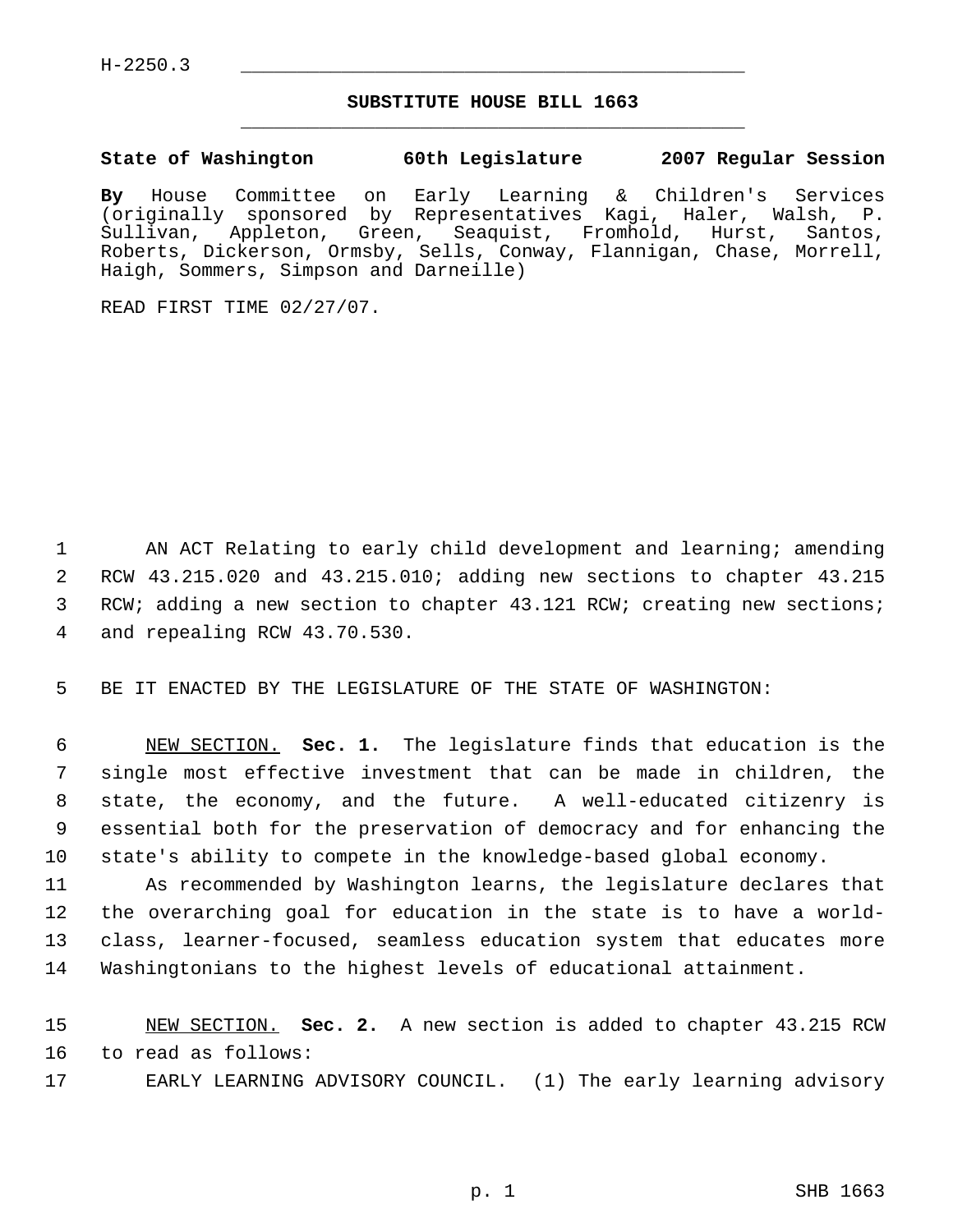council is established to advise the department on statewide early learning community needs and progress.

 (2) The council shall work in conjunction with the department to develop a statewide early learning plan that crosses systems and sectors to promote alignment of private and public sector actions, objectives, and resources, and to ensure school readiness.

 (3) The council shall include diverse, statewide representation from public, nonprofit, and for-profit entities. Its membership shall reflect regional, racial, and cultural diversity to adequately represent the needs of all children and families in the state, including children with disabilities.

 (4) Council members shall serve two-year terms. However, to stagger the terms of the council, the initial appointments for twelve of the members shall be for one year. Once the initial one-year to two-year terms expire, all subsequent terms shall be for two years, with the terms expiring on June 30th of the applicable year. The terms shall be staggered in such a way that, where possible, the terms of members representing a specific group do not expire simultaneously.

 (5) The council shall consist of not more than twenty-five members, as follows:

 (a) The governor shall appoint at least one representative from each of the following: The department, the office of financial management, the department of social and health services, the department of health, the higher education coordinating board, and the state board for community and technical colleges;

 (b) One representative from the office of the superintendent of public instruction, to be appointed by the superintendent of public instruction;

 (c) At least seven leaders in early childhood education, to be appointed by the governor, one of whom shall have expertise or experience in issues affecting children with disabilities, one representative of child care centers, one representative of child care homes, and at least one representative from the K-12 system;

 (d) One legislator from each caucus of the house of representatives and the senate, to be appointed by the speaker of the house of representatives and the president of the senate, respectively;

 (e) Two parents, one of whom serves on the department's parent advisory council, to be appointed by the governor;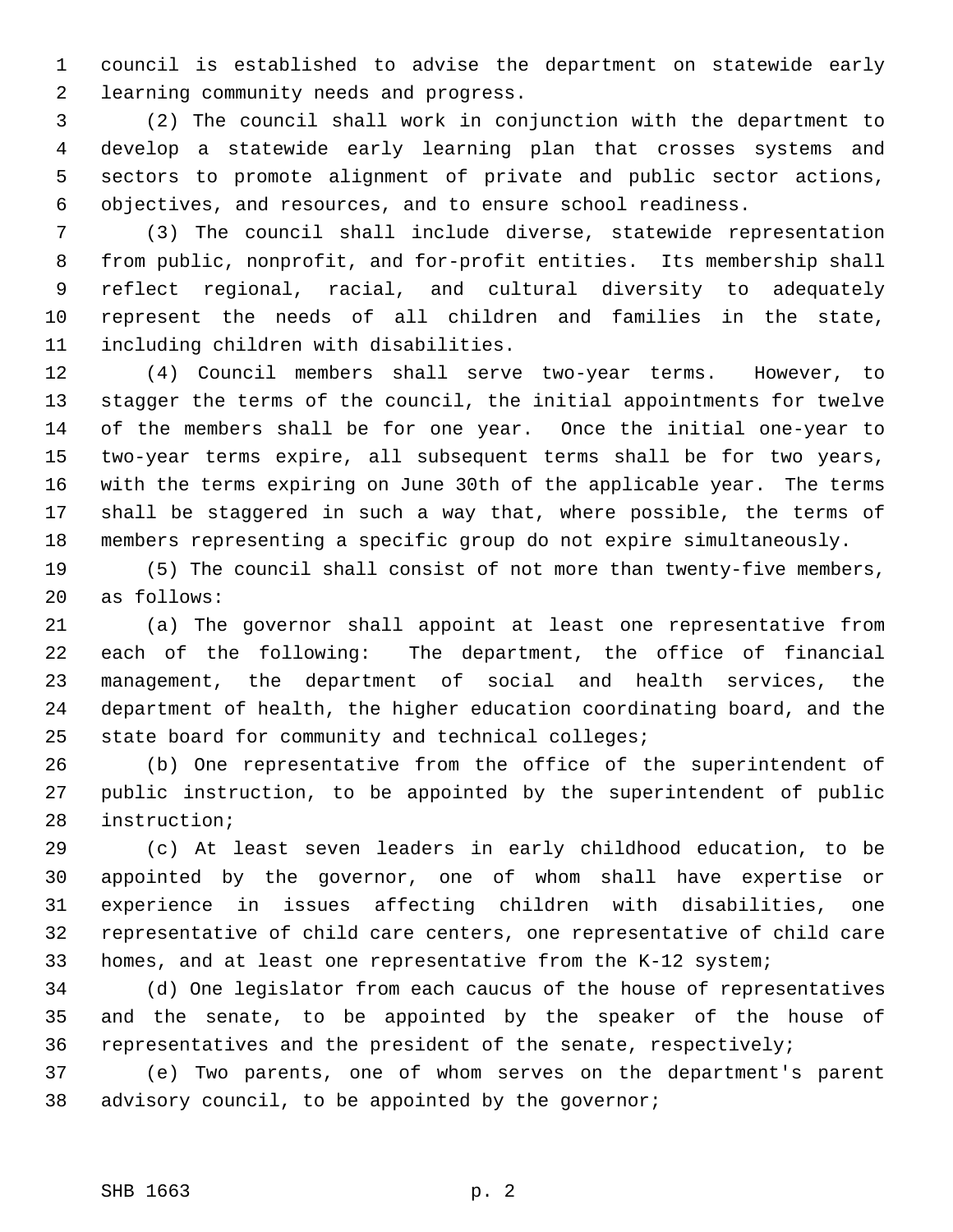(f) Two representatives of the private-public partnership created in RCW 43.215.070, to be appointed by the partnership board; and

 (g) One person who is a representative of a federally recognized tribe with a background in early learning, to be appointed by the governor.

 (6) The council shall be cochaired by one representative of a state agency and one nongovernmental member, to be elected by the council for two-year terms;

 (7) Each member of the board shall be compensated in accordance with RCW 43.03.240 and reimbursed for travel expenses incurred in carrying out the duties of the board in accordance with RCW 43.03.050 and 43.03.060.

(8) The department shall provide staff support to the council.

 NEW SECTION. **Sec. 3.** A new section is added to chapter 43.215 RCW to read as follows:

 FIVE-STAR VOLUNTARY RATING AND IMPROVEMENT SYSTEM. Subject to the availability of amounts appropriated for this specific purpose, the department, in collaboration with community and statewide partners, shall implement a five-star voluntary rating and improvement system applicable to licensed or certified child care centers and homes and early education programs. The purpose of the rating and improvement system is to give parents better information about the quality of child care and early education programs, improve the quality of early learning programs throughout the state and the readiness of children for school, and close the disparity in access to quality care. Nothing in this section changes the department's responsibility to collectively bargain over mandatory subjects.

 **Sec. 4.** RCW 43.215.020 and 2006 c 265 s 103 are each amended to read as follows:

 (1) The department of early learning is created as an executive branch agency. The department is vested with all powers and duties transferred to it under this chapter and such other powers and duties as may be authorized by law.

 (2) The primary duties of the department are to implement state early learning policy and to coordinate, consolidate, and integrate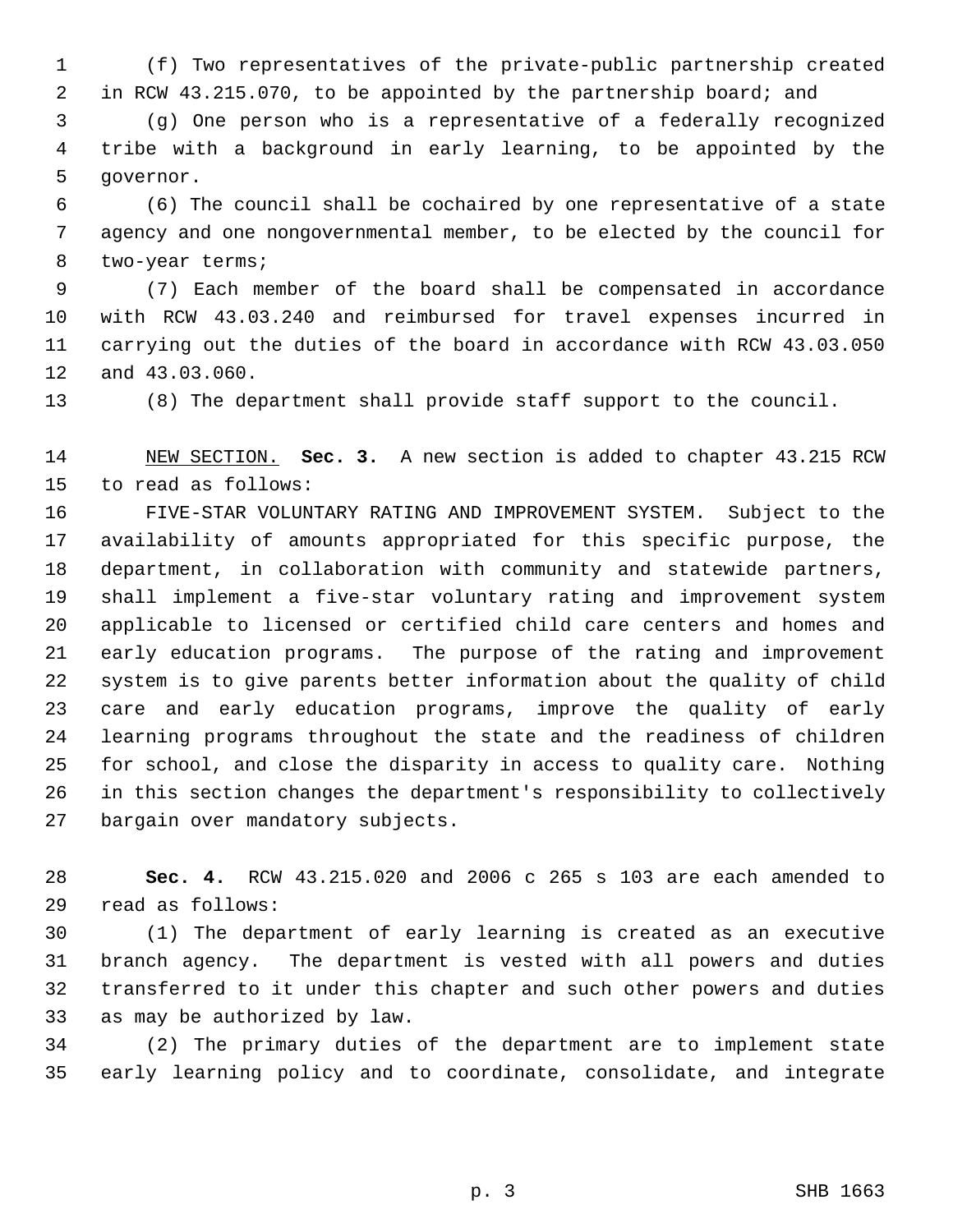child care and early learning programs in order to administer programs and funding as efficiently as possible. The department's duties include, but are not limited to, the following:

 (a) To support both public and private sectors toward a comprehensive and collaborative system of early learning that serves parents, children, and providers and to encourage best practices in 7 child care and early learning programs;

8 (b) To improve ((parent)) parenting education and support;

 (c) To carry out activities, including providing information about 10 quality, to improve the quality of early learning opportunities for young children including activities in cooperation with the private-public partnership;

(d) To administer child care and early learning programs;

 (e) To standardize internal financial audits, oversight visits, performance benchmarks, and licensing criteria, so that programs can function in an integrated fashion;

 (f) To assist in the implementation of the private-public partnership and cooperate with that partnership in pursuing its goals including providing data and support necessary for the successful work of the partnership;

 (g) To work cooperatively and in coordination with the early 22 learning council;  $((and))$ 

 (h) To collaborate with the K-12 school system at the state and local levels to ensure appropriate connections and smooth transitions 25 between early learning and K-12 programs; and

26 (i) Upon the development of an early learning information system, to make available to parents timely inspection and licensing action information through the internet and other means.

 (3) The department's programs shall be designed in a way that respects and preserves the ability of parents and legal guardians to direct the education, development, and upbringing of their children. The department shall include parents and legal guardians in the development of policies and program decisions affecting their children.

 NEW SECTION. **Sec. 5.** A new section is added to chapter 43.215 RCW to read as follows:

 (1) In order to meet its partnership responsibilities, the department shall: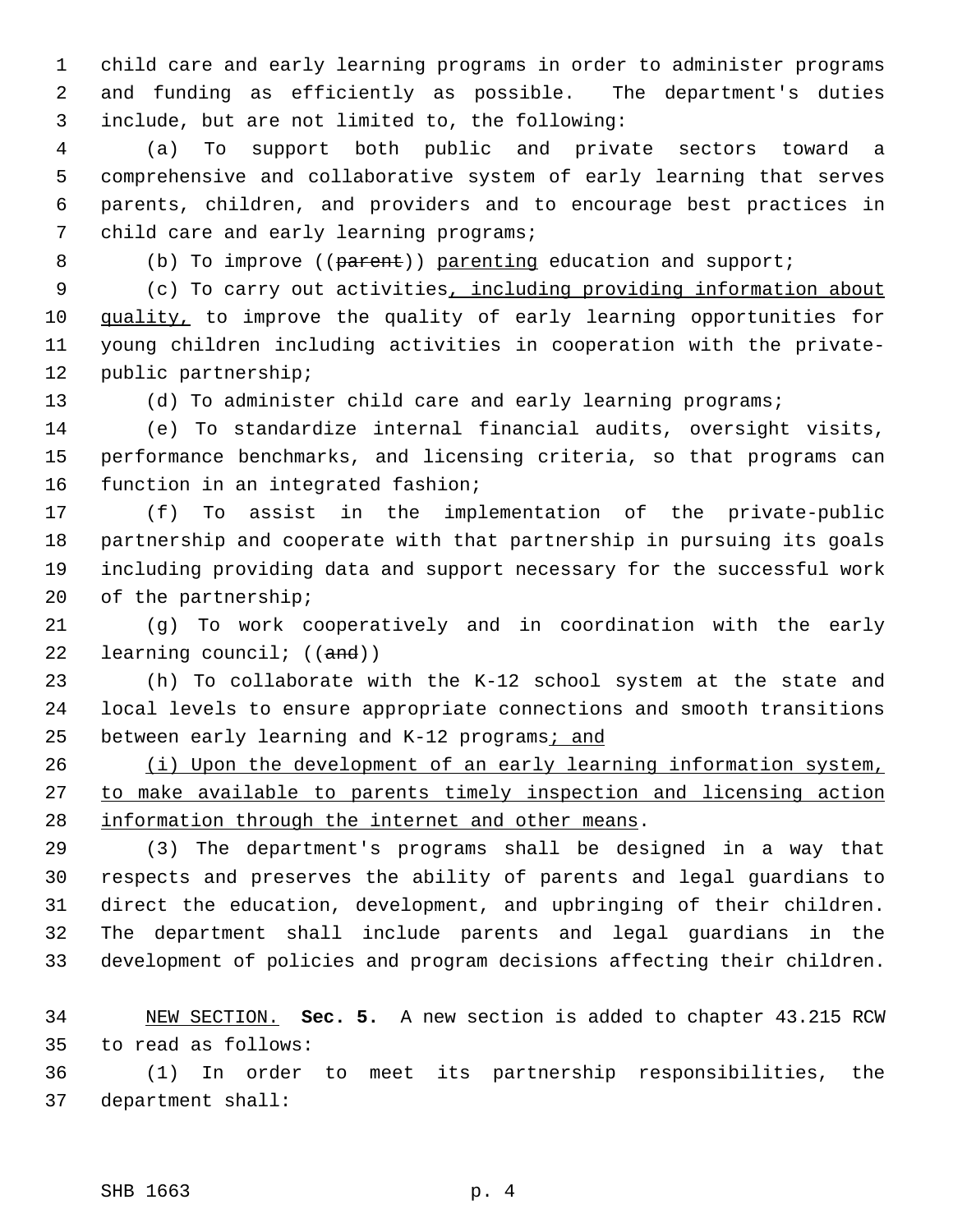(a) Work collaboratively with the nongovernmental private-public partnership; and

 (b) Actively seek public and private money for distribution as grants to the nongovernmental private-public partnership.

 (2) In order to meet its partnership responsibilities, the nongovernmental private-public partnership shall:

 (a) Work with and complement existing statewide efforts by enhancing parent education and support, child care, preschool, and 9 other early learning environments;

 (b) Accept and expend funds to be used for quality improvement initiatives, including but not limited to parenting education and support, and support the alignment of existing funding streams and coordination of efforts across sectors;

 (c) In conjunction with the department, provide leadership to early learning private-public partnerships forming in communities across the state. These local partnerships shall be encouraged to seek local funding and develop strategies to improve coordination and exchange information between the community, early care and education programs, and the K-12 system; and

 (d) Assist the statewide movement to high quality early learning and the support of parents as a child's first and best teacher.

 **Sec. 6.** RCW 43.215.010 and 2006 c 265 s 102 are each amended to read as follows:

 The definitions in this section apply throughout this chapter unless the context clearly requires otherwise.

 (1) "Agency" means any person, firm, partnership, association, corporation, or facility that provides child care and early learning services outside a child's own home and includes the following irrespective of whether there is compensation to the agency:

 (a) "Child day care center" means an agency that regularly provides child day care and early learning services for a group of children for periods of less than twenty-four hours;

 (b) "Early learning" includes but is not limited to programs and services for child care; state, federal, private, and nonprofit preschool; child care subsidies; child care resource and referral; parental education and support; and training and professional development for early learning professionals;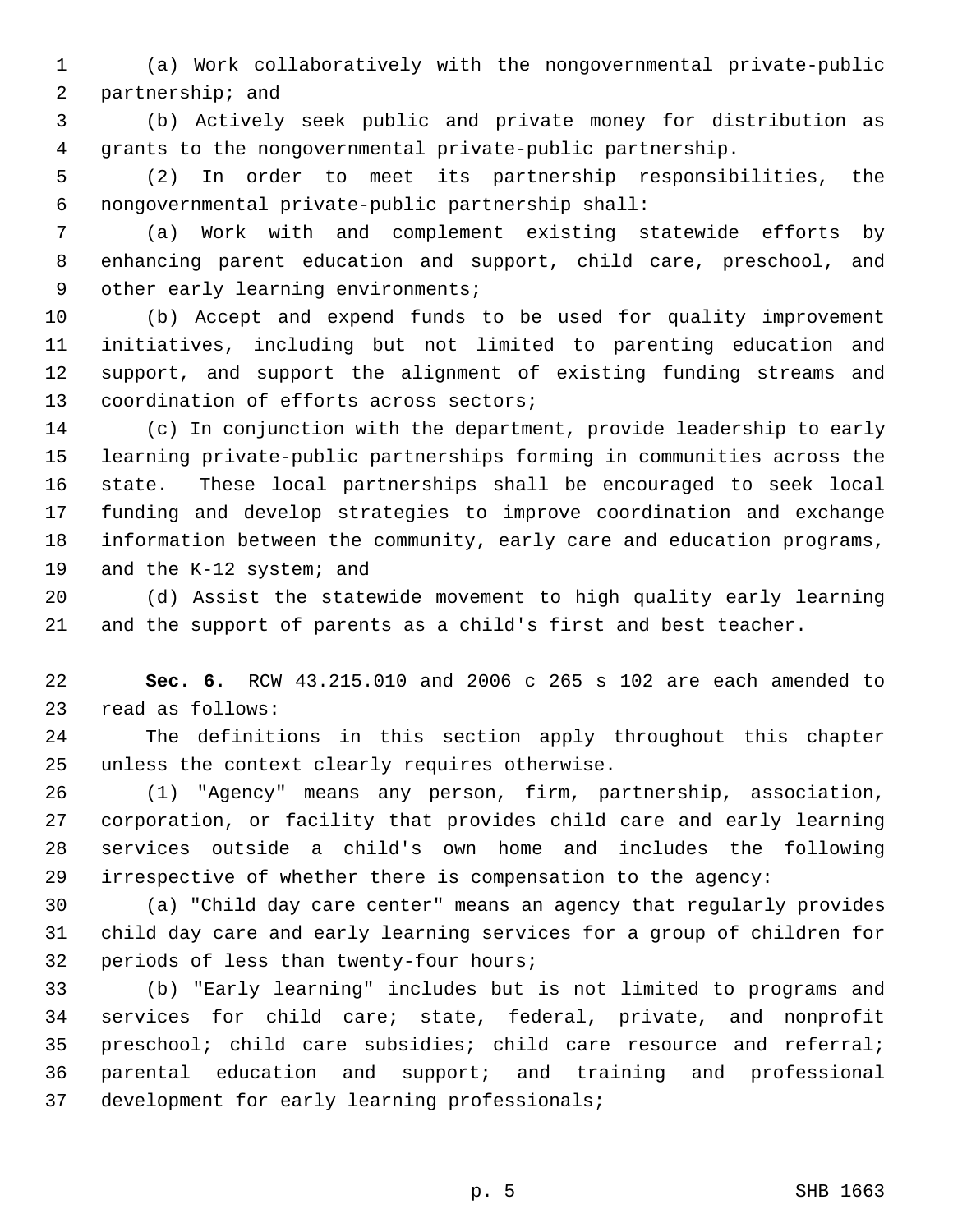(c) "Family day care provider" means a child day care provider who regularly provides child day care and early learning services for not more than twelve children in the provider's home in the family living quarters;

 (d) "Service provider" means the entity that operates a community facility.

(2) "Agency" does not include the following:

(a) Persons related to the child in the following ways:

 (i) Any blood relative, including those of half-blood, and including first cousins, nephews or nieces, and persons of preceding 11 generations as denoted by prefixes of grand, great, or great-great;

(ii) Stepfather, stepmother, stepbrother, and stepsister;

 (iii) A person who legally adopts a child or the child's parent as well as the natural and other legally adopted children of such persons, and other relatives of the adoptive parents in accordance with state law; or

 (iv) Spouses of any persons named in (i), (ii), or (iii) of this subsection (2)(a), even after the marriage is terminated;

(b) Persons who are legal guardians of the child;

 (c) Persons who care for a neighbor's or friend's child or children, with or without compensation, where the person providing care for periods of less than twenty-four hours does not conduct such activity on an ongoing, regularly scheduled basis for the purpose of engaging in business, which includes, but is not limited to, advertising such care;

 (d) Parents on a mutually cooperative basis exchange care of one another's children;

 (e) Nursery schools or kindergartens that are engaged primarily in educational work with preschool children and in which no child is enrolled on a regular basis for more than four hours per day;

 (f) Schools, including boarding schools, that are engaged primarily in education, operate on a definite school year schedule, follow a stated academic curriculum, accept only school-age children, and do not accept custody of children;

 (g) Seasonal camps of three months' or less duration engaged primarily in recreational or educational activities;

(h) Facilities providing care to children for periods of less than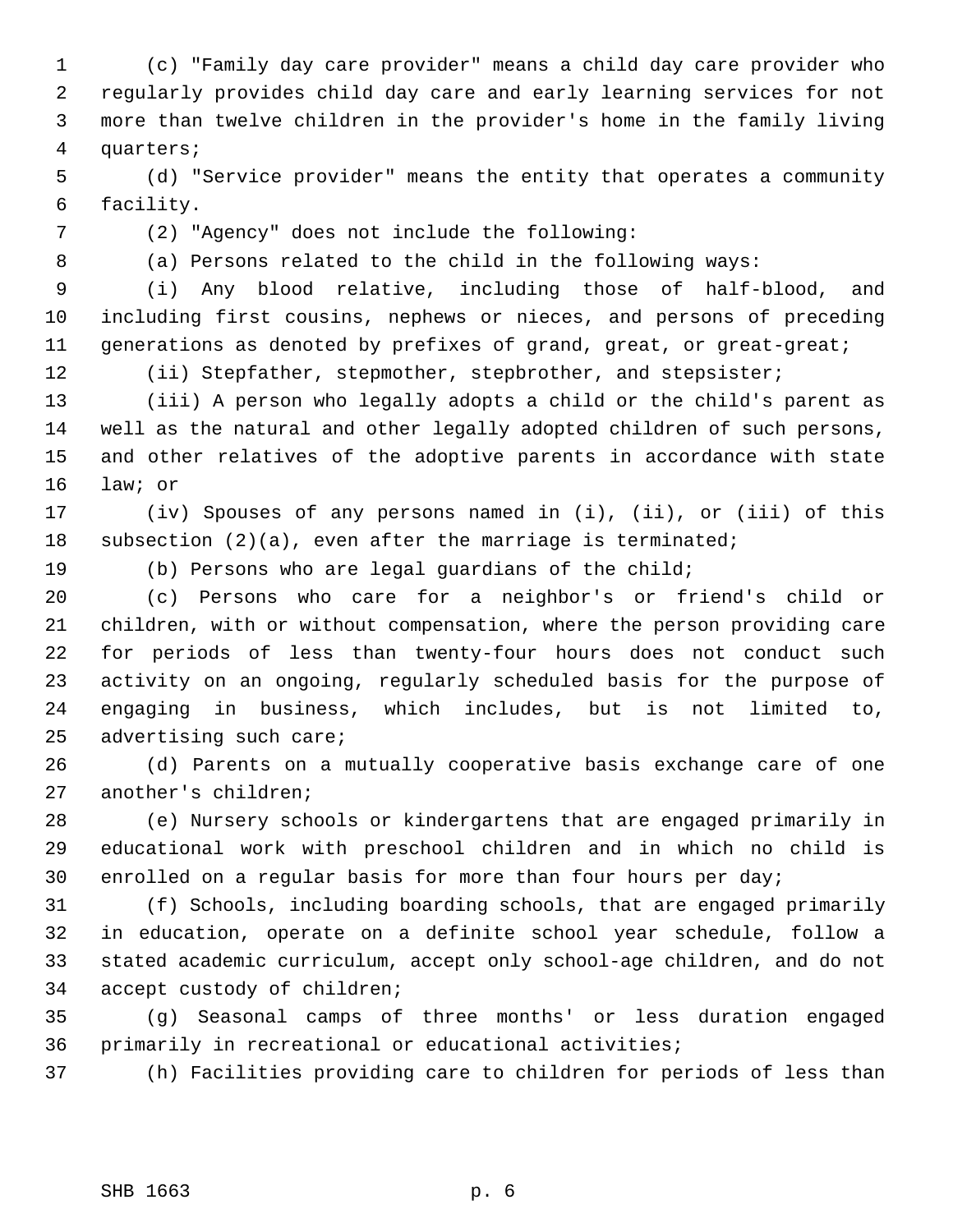twenty-four hours whose parents remain on the premises to participate in activities other than employment;

 (i) Any agency having been in operation in this state ten years before June 8, 1967, and not seeking or accepting moneys or assistance from any state or federal agency, and is supported in part by an endowment or trust fund;

 (j) An agency operated by any unit of local, state, or federal government or an agency, located within the boundaries of a federally recognized Indian reservation, licensed by the Indian tribe;

 (k) An agency located on a federal military reservation, except where the military authorities request that such agency be subject to 12 the licensing requirements of this chapter;

 (l) An agency that offers early learning and support services, such as parent education, and does not provide child care services on a regular basis.

(3) "Department" means the department of early learning.

(4) "Director" means the director of the department.

 (5) "Enforcement action" means denial, suspension, revocation, modification, or nonrenewal of a license pursuant to RCW 43.215.300(1) or assessment of civil monetary penalties pursuant to RCW 43.215.300(3).

 (6) "Nongovernmental private-public partnership" means a partnership which has registered as a nonprofit corporation in 2006 24 with a primary focus on early learning.

 (7) "Probationary license" means a license issued as a disciplinary measure to an agency that has previously been issued a full license but is out of compliance with licensing standards.

28  $((+7))$   $(8)$  "Requirement" means any rule, regulation, or standard of care to be maintained by an agency.

 NEW SECTION. **Sec. 7.** A new section is added to chapter 43.215 RCW to read as follows:

 RULES REVIEW. In conjunction with child care providers and other early learning leaders, the department shall review and revise child care provider rules in order to emphasize the need for mutual respect among parents, providers, and state staff who enforce rules. Revised rules shall clearly focus on keeping children safe and improving early learning outcomes for children. The department shall develop a plan by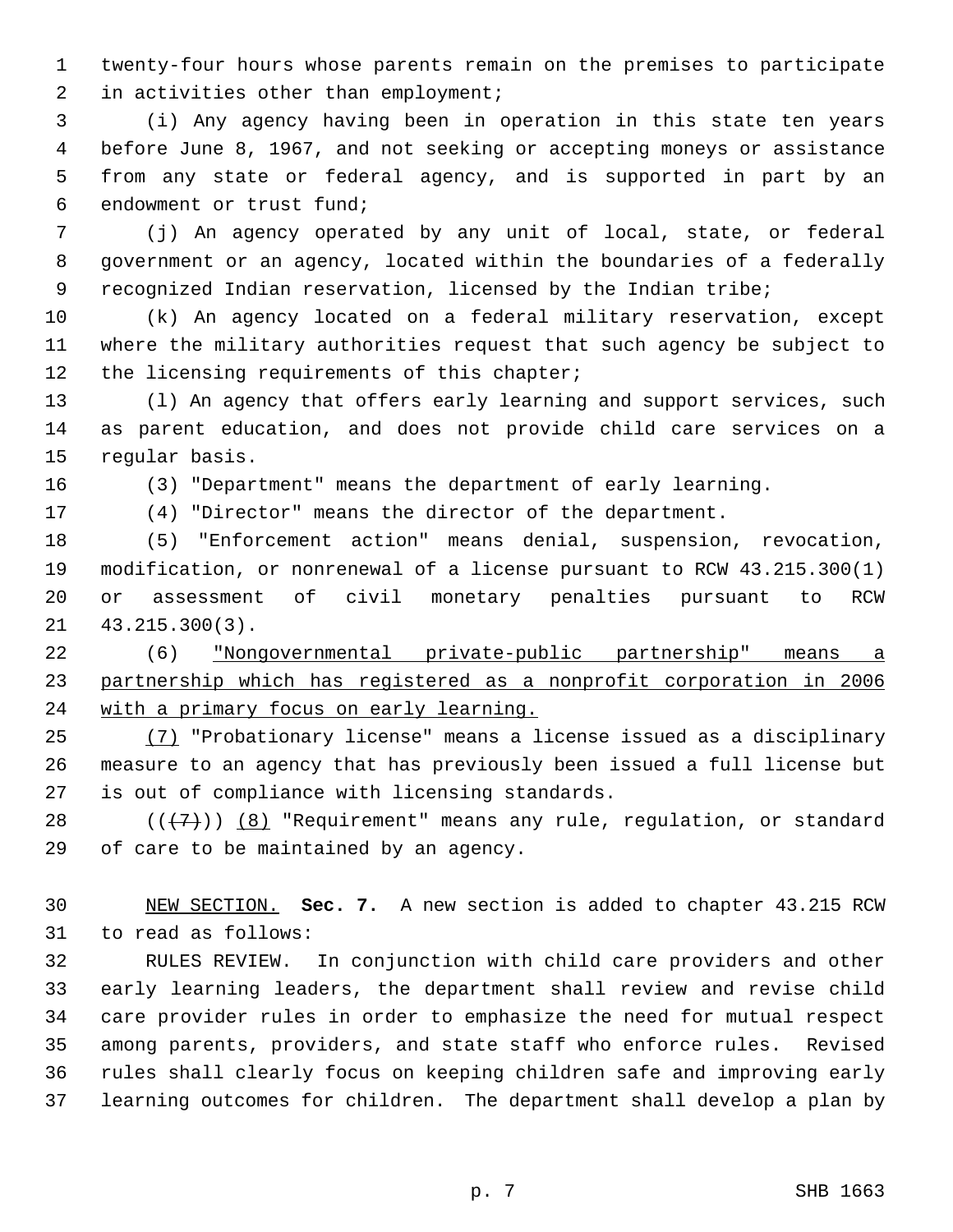July 2007 that outlines the process and timelines to complete the rules review. Nothing in this section changes the department's responsibility to collectively bargain over mandatory subjects.

 NEW SECTION. **Sec. 8.** A new section is added to chapter 43.121 RCW to read as follows:

 To recognize the focus on home visitation services, the Washington council for the prevention of child abuse and neglect is hereby renamed the children's trust fund of Washington. All references to the Washington council for the prevention of child abuse and neglect in the Revised Code of Washington shall be construed to mean the children's trust fund of Washington.

 NEW SECTION. **Sec. 9.** A new section is added to chapter 43.215 RCW to read as follows:

 HOME VISITATION SERVICES. (1) The legislature finds that the years from birth to three are critical in building the social, emotional, and cognitive developmental foundations of a young child, and that parents are a child's first and best teacher. The legislature intends to promote the use of home visitation service as an early intervention strategy to support parents and children.

 (2) Within available funds, the children's trust fund of Washington shall fund voluntary home visitation programs for improving parenting skills and outcomes for children that are research based. Home visitation programs shall include but are not limited to programs designed to address the needs of families at high risk.

 (3) The children's trust fund of Washington shall develop a plan with the department of social and health services, the department of health, the department of early learning, and the family policy council to coordinate or consolidate home visitation services for children and families and report to the appropriate committees of the legislature by December 1, 2007, with their recommendations for implementation of the plan.

 NEW SECTION. **Sec. 10.** RCW 43.70.530 (Home visitor program) and 1998 c 245 s 75 & 1993 c 179 s 2 are each repealed.